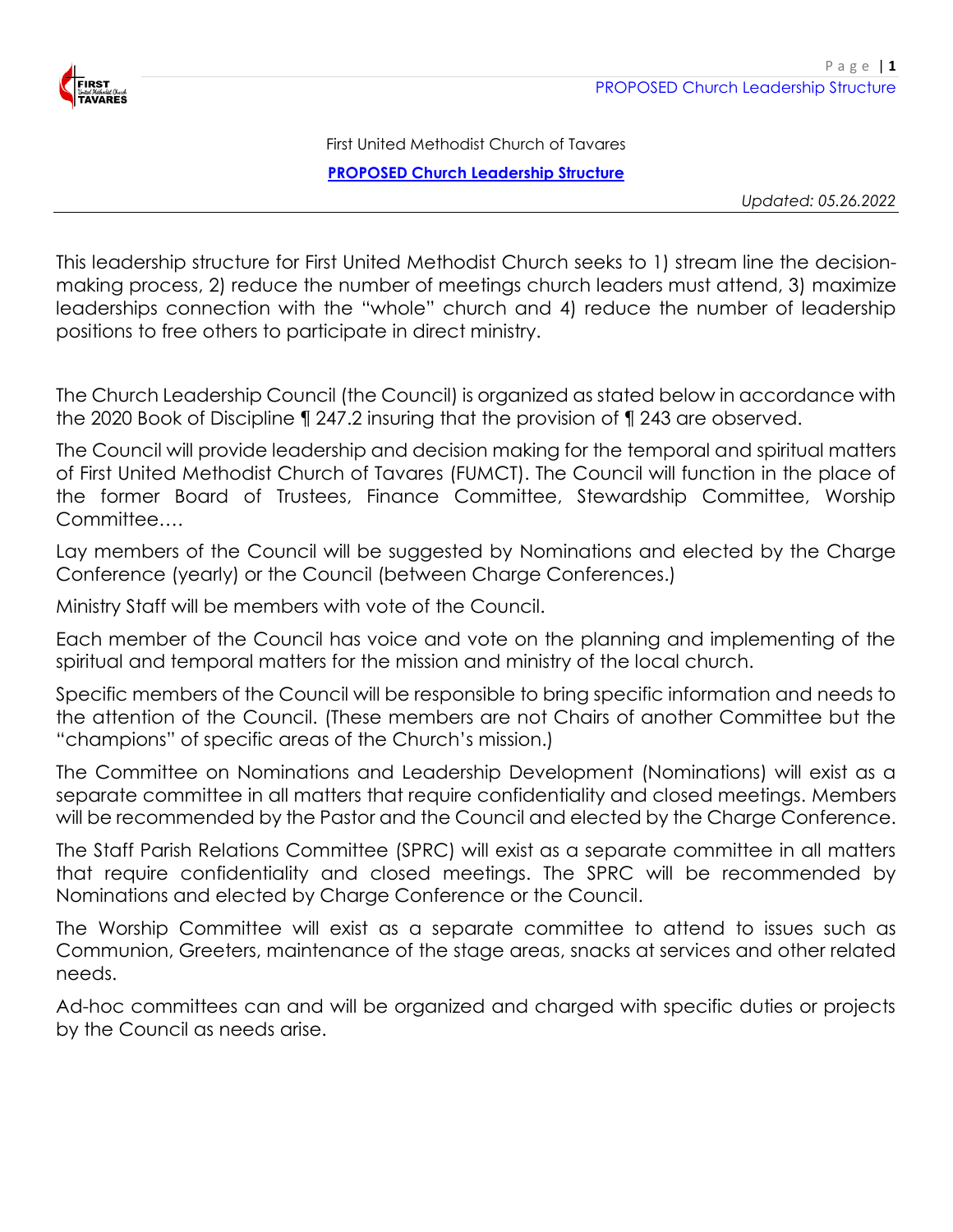

## **Church Leadership Council**

|                                         |  | Council Chair                      | · Help develop Church Leadership Council agenda.<br>• Oversee maintenance of records.                                                                                                                                                             |
|-----------------------------------------|--|------------------------------------|---------------------------------------------------------------------------------------------------------------------------------------------------------------------------------------------------------------------------------------------------|
| $\overline{2}$                          |  | <b>Recording Secretary</b>         | • Record and produce minutes of the meeting                                                                                                                                                                                                       |
| Pastor Michael S.<br>3<br><b>Briggs</b> |  | <b>Senior Pastor</b>               | · Help develop Church Leadership Council agenda.<br>• Represent Stewardship efforts.<br>• Represent Apportionment payments.<br>• Clergy delegate to Annual Conference.                                                                            |
| 4                                       |  | Lay Leader (1)                     | • See Discipline.                                                                                                                                                                                                                                 |
| 5                                       |  | Lay Leader (2)                     | • See Discipline.                                                                                                                                                                                                                                 |
| 6                                       |  | Lay Member to<br>Annual Conference | • See Discipline.                                                                                                                                                                                                                                 |
| 7                                       |  | Worship-<br>Representative         | • Inform the Counsel of worship related issues.<br>• Chair, Worship Committee.                                                                                                                                                                    |
| 8                                       |  | Discipleship-<br>Representative    | • Maintain contact with church small groups.<br>• Lead the Counsel to develop new small groups.                                                                                                                                                   |
| 9                                       |  | Hospitality-<br>Representative     | • Assess the hospitality of worship services and other<br>church activities.<br>• Lead the counsel to maintain a high level of hospitality.                                                                                                       |
| 10                                      |  | Service-<br>Representative         | • Lead the Counsel to find and engage service<br>opportunities in our community                                                                                                                                                                   |
| 11                                      |  | Finance-Lead<br>Representative     | • Lead development of budget.<br>• Regularly review finances. Report to Counsel.<br>• Review checkbook reconciliation.                                                                                                                            |
| 12                                      |  | $Finance - (1)$<br>Representative  | • Assist Finance-Lead Representative.                                                                                                                                                                                                             |
| 13                                      |  | Finance- $(2)$<br>Representative   | • Assist Finance-Lead Representative.                                                                                                                                                                                                             |
| 14                                      |  | Trustee-Lead<br>Representative     | • Sign official church documents approved by the Counsel<br>as the "official" representative of the church (contracts,<br>legal documents)<br>• Oversight of maintenance issues on campus.<br>• Oversight of ongoing campus maintenance projects. |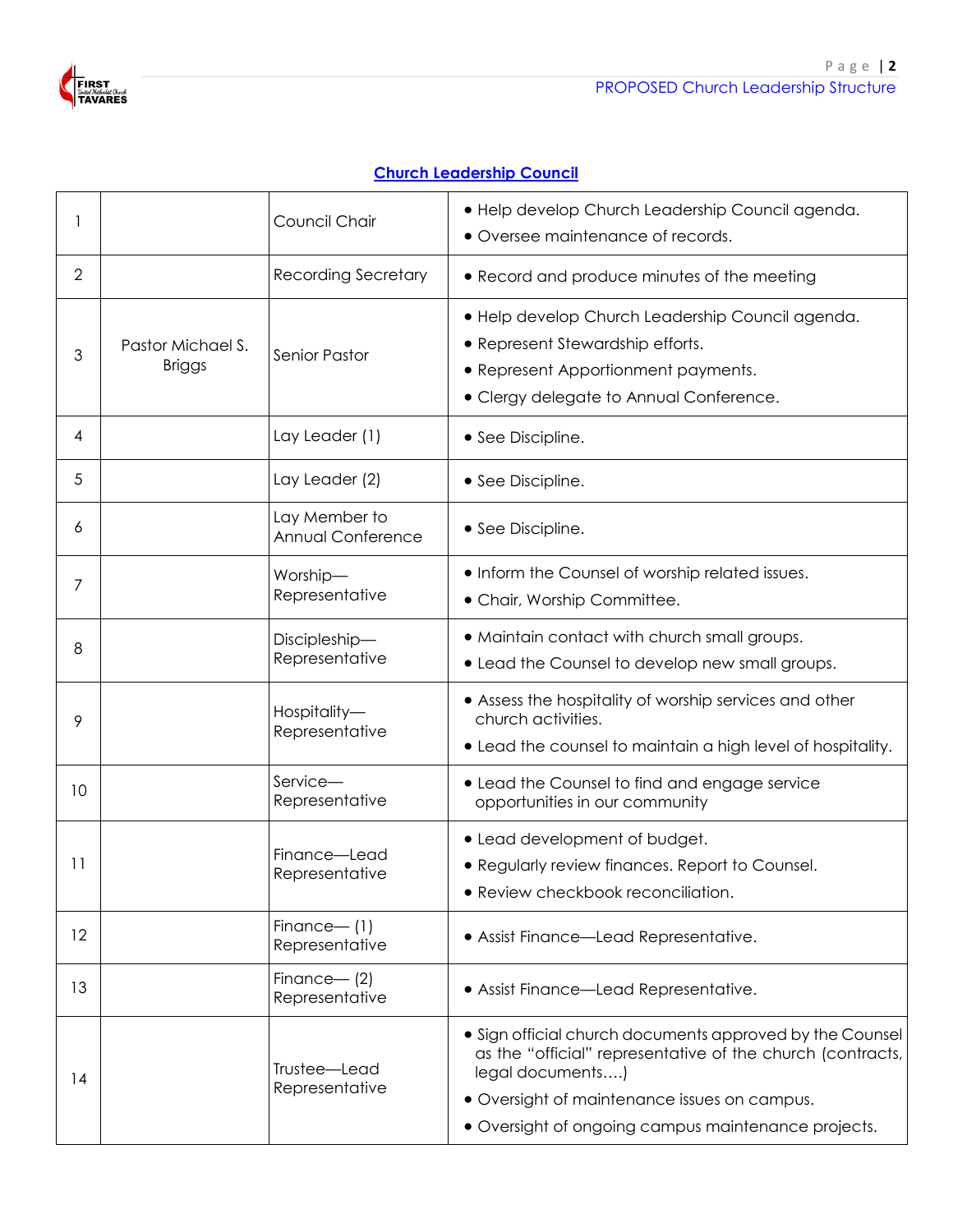

| 15 |                    | $Trustee$ (1)<br>Representative                               | • Assist Trustee-Lead Representative.                                                                                                                                                                     |
|----|--------------------|---------------------------------------------------------------|-----------------------------------------------------------------------------------------------------------------------------------------------------------------------------------------------------------|
| 16 |                    | Trustee- $(2)$<br>Representative                              | • Assist Trustee-Lead Representative.                                                                                                                                                                     |
| 17 |                    | <b>Staff Parish Relations</b><br>Committee-<br>Representative | • Chair, Staff Parish Relations Committee.<br>• Inform the Counsel of SPRC related issues.                                                                                                                |
| 18 |                    | At Large Council<br>Member (s)                                | • As determined by needs of the Counsel, appointed by<br>Nominations.                                                                                                                                     |
| 19 |                    | <b>UMM Representative</b>                                     | • Advocate for UMM ministry.                                                                                                                                                                              |
| 20 |                    | <b>UMW Representative</b>                                     | • Advocate for UMW ministry.                                                                                                                                                                              |
| 21 |                    | Youth representative                                          | • Advocate for youth ministry and concerns.                                                                                                                                                               |
| 22 | Paul Carraway      | <b>Worship Director</b>                                       | • Inform the Counsel of church Worship Ministry direction<br>and issues.                                                                                                                                  |
| 23 | David Love         | <b>Worship Associate</b>                                      | • Inform the Counsel of church Contemporary Worship<br>Ministry direction and issues.                                                                                                                     |
| 24 | <b>Tom Valenta</b> | Youth and Family<br><b>Director</b>                           | . Inform the Counsel of Family and Youth Ministry<br>direction and issues.                                                                                                                                |
| 25 | Pam Post           | Children and Family<br><b>Director</b>                        | • Inform the Counsel of Family and Children Ministry<br>direction and issues.                                                                                                                             |
| 26 | Jerry Bressin      | Children's Enrichment<br><b>Center Director</b>               | • Inform the Counsel of CEC direction and issues.                                                                                                                                                         |
| 27 | Nancy McMichael    | $\bullet$ Church<br>Administrator<br>• Financial Secretary    | • Assist the Council with information and Church<br>calendar.<br>• Assist the Council Chair and Pastor in developing<br>agenda and planning meetings.                                                     |
| 28 | Cheryl Kilgore     | • Church Finance<br>Administrator<br>• Church Treasurer       | • Inform the Council on the state of Church finances.                                                                                                                                                     |
| 29 | Jim Kilgore        | • Maintenance<br><b>Director</b>                              | • Inform the Council on the state of campus<br>maintenance and improvements.<br>• Assist the Trustee Representatives on implementing<br>Council decisions relating to the Church campus and<br>parsonage. |